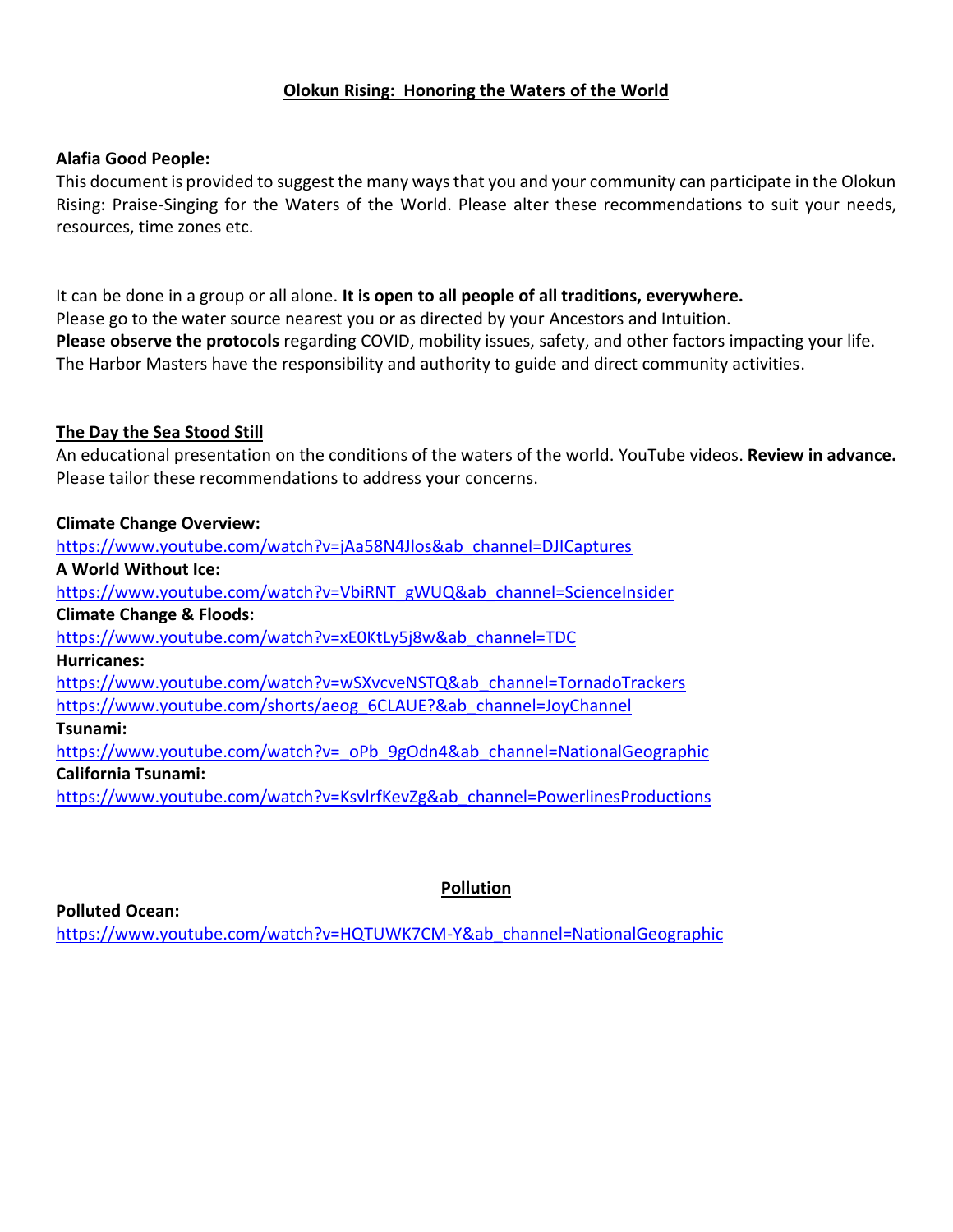# **Human Harms**

| <b>Human Harms:</b>                                                                   |
|---------------------------------------------------------------------------------------|
| https://www.youtube.com/watch?v=y s6eOPqg-c&ab channel=EcoBravo                       |
| <b>Pollution:</b>                                                                     |
| https://www.youtube.com/watch?v=TX2vHu IqZ8&ab channel=List25                         |
| <b>Drought: Hunger</b>                                                                |
| https://www.youtube.com/watch?v=ncd-n6vd5xI&ab channel=DWNews                         |
| <b>California droughts:</b>                                                           |
| https://www.youtube.com/watch?v=ilrwny0EGOs&ab channel=NBCNews                        |
| <b>Water Usage:</b>                                                                   |
| https://www.youtube.com/watch?v=vB68xvRb2T4&ab channel=OurChangingClimate             |
| Fracking:                                                                             |
| https://www.youtube.com/shorts/1zagvo75RJo?&ab channel=SenatorBernieSanders           |
| <b>Contamination:</b>                                                                 |
| https://www.youtube.com/watch?v=Uti2niW2BRA&ab channel=Kurzgesagt%E2%80%93InaNutshell |
|                                                                                       |
| <b>Activism</b>                                                                       |
| <b>Water Distribution:</b>                                                            |

[https://www.youtube.com/watch?v=QcteL7-0-74&ab\\_channel=MooMooMathandScience](https://www.youtube.com/watch?v=QcteL7-0-74&ab_channel=MooMooMathandScience) **Flint Michigan:**

[https://www.youtube.com/watch?v=GCNDE58G4KQ&ab\\_channel=PBSNewsHour](https://www.youtube.com/watch?v=GCNDE58G4KQ&ab_channel=PBSNewsHour)

**Water Protectors:**

[https://www.youtube.com/watch?v=jqWTouyaQ-8&ab\\_channel=RingAroundRonina](https://www.youtube.com/watch?v=jqWTouyaQ-8&ab_channel=RingAroundRonina)

https://www.youtube.com/watch?v=urlpqG4y8iA&ab\_channel=DemocracyNow%21 **Sacred Waters:**

[https://www.youtube.com/watch?v=GK3\\_hnKqI6I&ab\\_channel=NationalGeographic](https://www.youtube.com/watch?v=GK3_hnKqI6I&ab_channel=NationalGeographic) **Water Walking:**

[https://www.youtube.com/watch?v=vV5zD2GrAAg&ab\\_channel=GreatLakesCommons](https://www.youtube.com/watch?v=vV5zD2GrAAg&ab_channel=GreatLakesCommons) **Sacred Water Rituals:**

[https://www.youtube.com/watch?v=GQL\\_sNA7pB8&ab\\_channel=NationalGeographic](https://www.youtube.com/watch?v=GQL_sNA7pB8&ab_channel=NationalGeographic)

# **Water Deities**

**Africa:**

[https://www.youtube.com/watch?v=hgY8PaPfyto&ab\\_channel=9WorldChronicles](https://www.youtube.com/watch?v=hgY8PaPfyto&ab_channel=9WorldChronicles) **Ghana:**

[https://www.youtube.com/watch?v=lOTUd0n5hxM&ab\\_channel=truly](https://www.youtube.com/watch?v=lOTUd0n5hxM&ab_channel=truly)

**Black Women Deep Sea Divers:**

<https://www.youtube.com/watch?v=OOZVSFZdIcQ>

**The Water Tree:**

[https://www.youtube.com/watch?v=6RjE0X4-sA0&ab\\_channel=RadioFreeEurope%2FRadioLiberty](https://www.youtube.com/watch?v=6RjE0X4-sA0&ab_channel=RadioFreeEurope%2FRadioLiberty)

**World Water Council:** 

<https://www.worldwatercouncil.org/en>

**World Water Day:**

<https://www.un.org/en/observances/water-day>

**Water Poems:**

<https://interestingliterature.com/2018/03/10-of-the-best-poems-about-water/>

**Our Blue Planet-David:** 

<https://interestingliterature.com/2018/03/10-of-the-best-poems-about-water/>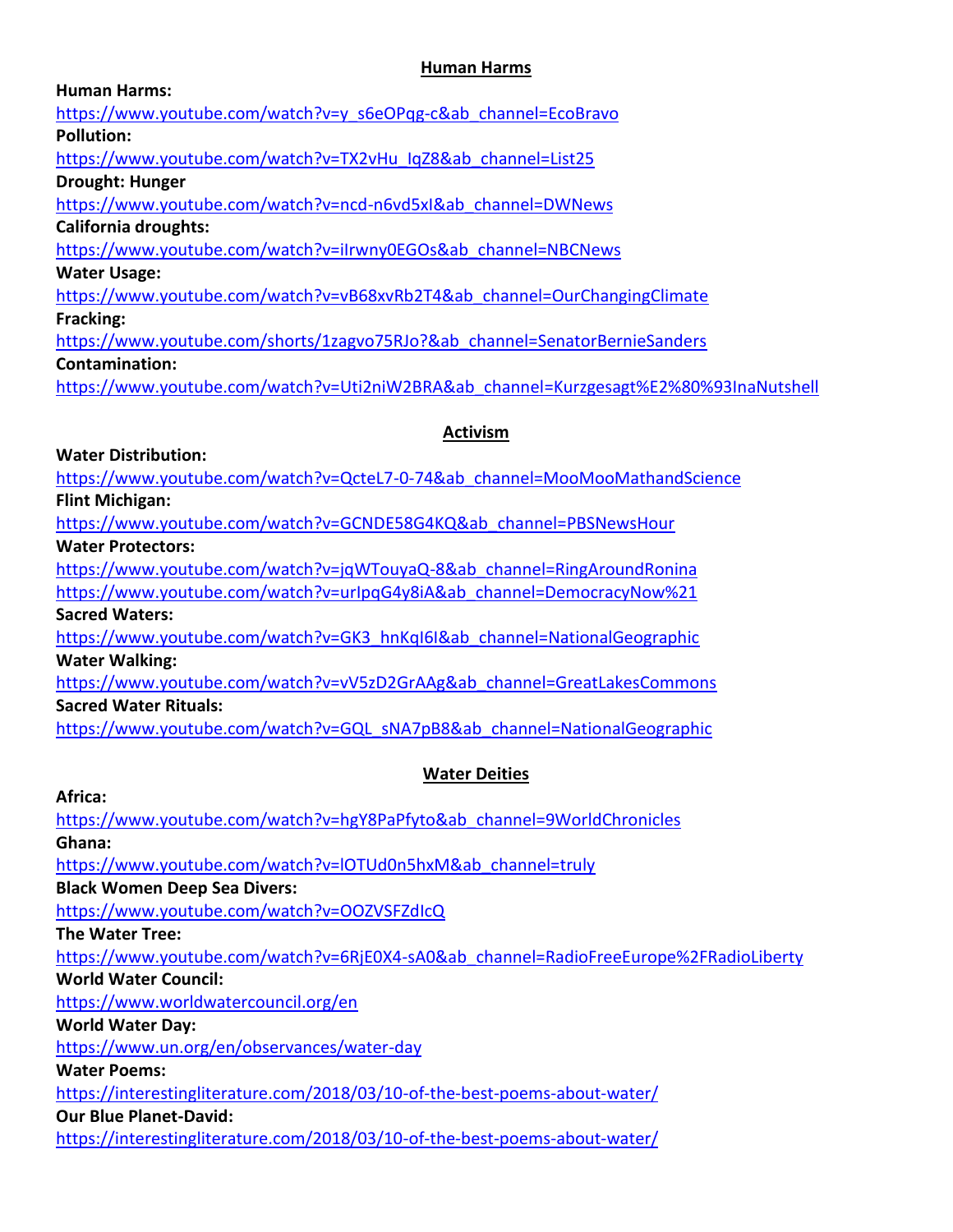# **Apology to the Waters**

Stand before the water source. Feel the energy of the Earth rising up into your feet and that of the Sky raining down upon you. Let those energies meet in your Heart and flow across your chest into your hands. Remember your lifelong relationship to Water.

#### **Sample:**

|                                            | come before this Water today to ask forgiveness on behalf of myself, my family, |                                       |  |  |
|--------------------------------------------|---------------------------------------------------------------------------------|---------------------------------------|--|--|
| my community, and the people of the world. |                                                                                 |                                       |  |  |
| Please forgive me for                      | name it. For this I ask forgiveness.                                            |                                       |  |  |
| Please forgive my family for               | name it. For this we ask forgiveness.                                           |                                       |  |  |
| Please forgive my community for            |                                                                                 | name it. I ask on their behalf please |  |  |
| forgive us.                                |                                                                                 |                                       |  |  |
|                                            | Please forgive the people of this Earth who have injured you in these ways      |                                       |  |  |

Name the ways.

On behalf of all of us I beg forgiveness.

## **Note:**

Allow yourself to truly feel this release and think now about your commitment to future action.

## **Plea to the Waters**

Present your offerings of fruit, flowers, grain, coins, shells etc to the water source.

You may stand with head bowed or sit on the shore. You may want to take some water in hand, wash your head, face, feet etc. Speak from your heart.

#### **Example:**

"Oh most Sacred Element WATER. You whom we cannot live without. I/we come to you humbly and with great gratitude for all that you have provided for us, forever. We beg you please continue to

\_\_\_\_\_\_\_\_\_\_\_\_\_\_\_\_\_\_\_\_\_\_\_\_\_\_\_\_\_\_\_\_\_\_\_\_\_\_\_\_\_\_\_\_\_\_\_\_\_\_\_\_\_\_\_\_\_\_\_\_\_\_\_\_\_\_\_\_\_\_\_\_\_\_\_\_\_\_\_\_\_\_\_\_\_\_\_\_\_\_

\_\_\_\_\_\_\_\_\_\_\_\_\_\_\_\_\_\_\_\_\_\_\_\_\_\_\_\_\_\_\_\_\_\_\_\_\_\_\_\_\_\_\_\_\_\_\_\_\_\_\_\_\_\_\_\_\_\_\_\_\_\_\_\_\_\_\_\_\_\_\_\_\_\_\_\_\_\_\_\_\_\_\_\_\_\_\_\_\_\_

\_\_\_\_\_\_\_\_\_\_\_\_\_\_\_\_\_\_\_\_\_\_\_\_\_\_\_\_\_\_\_\_\_\_\_\_\_\_\_\_\_\_\_\_\_\_\_\_\_\_\_\_\_\_\_\_\_\_\_\_\_\_\_\_\_\_\_\_\_\_\_\_\_\_\_\_\_\_\_\_\_\_\_\_\_\_\_\_\_\_ Name the blessings you receive from Water. Let the feeling of Gratitude flow. Laugh, Sing, whatever.

#### **Oath to the Waters**

Take time to consider this Oath. Commit to performing a simple act to praise and protect the waters of the world. **Sign the oath.**

#### **Example:**

**I, \_\_\_\_\_\_\_\_\_\_\_\_\_\_\_\_\_\_\_\_\_\_\_\_\_\_\_\_\_\_\_\_\_\_\_\_\_\_ child of \_\_\_\_\_\_\_\_\_\_\_\_\_\_\_\_\_\_\_\_\_\_\_\_\_\_\_\_**. **I vow to do no harm and yet even to make each place whereon I walk better for my having been there.**